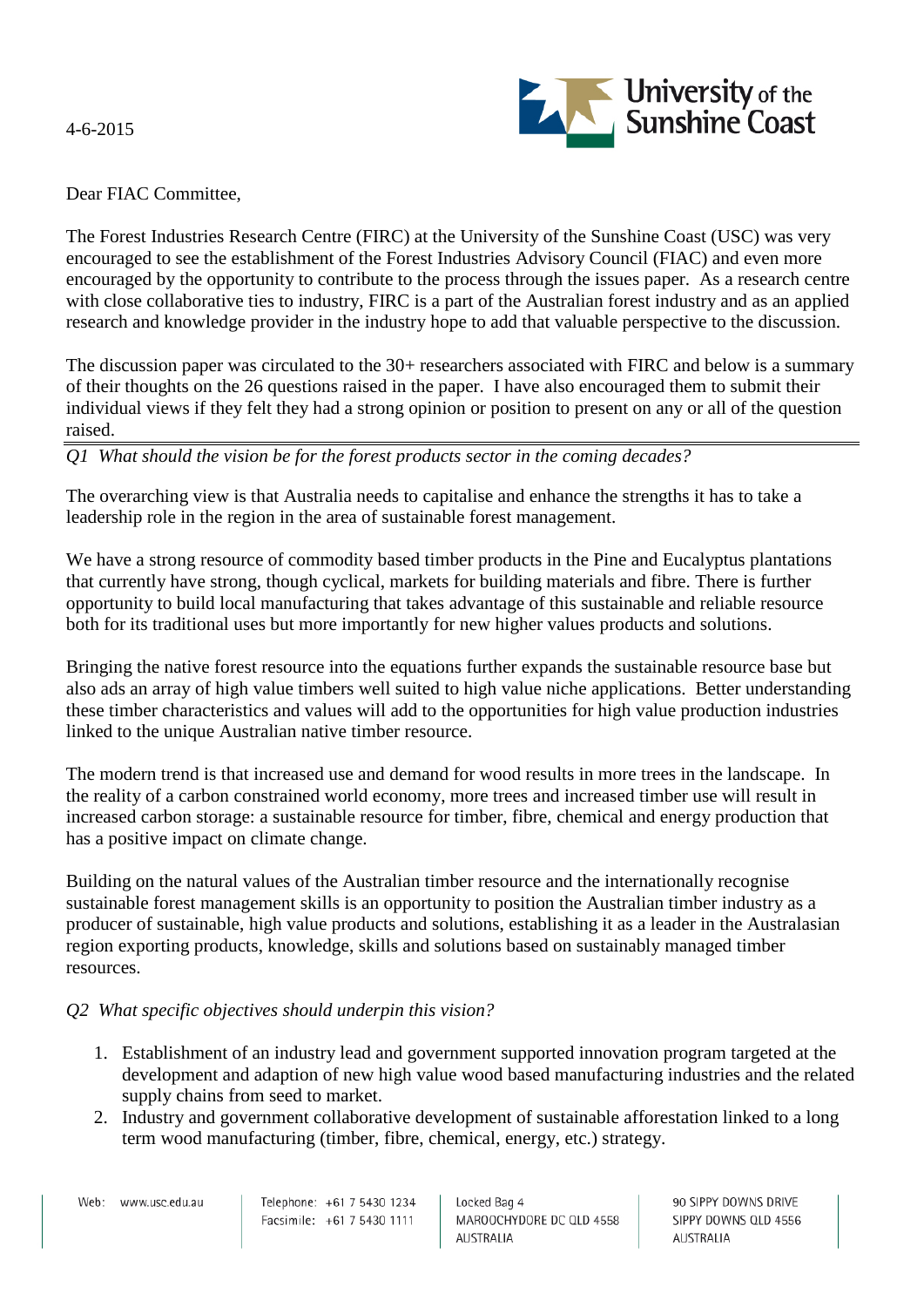- 3. Improved connectivity and engagement between the forest industry and end-users to produce well developed innovative solutions to emerging market demands.
- 4. Development of improved strategies for the in effective, efficient and sustainable integration of wood production with other land uses (i.e. agro forestry, water management, etc.)
- 5. Develop a better characterisation and understanding of Australian timber qualities as they relate to new and innovative uses of timber in engineered building solutions, biochemical/biofuel production, carbon storage, etc.

### *Q3 What forest products does Australia have a local and/or international competitive advantage in producing?*

Based on the industry experience and track record in sustainable forest management the ability to supply certified sustainable wood fibre is and increasingly important advantage in world markets. As noted above there is likely to be natural advantage inherent to the range of Australian timbers as well as advantages that can be added through effective management strategies but efforts need to be made to clearly understand those values and how they relate to existing and emerging products and solutions from wood. As a high cost operating environment, Australia will need to focus on high value opportunities that can be developed and delivered as a solutions (i.e. building systems rather than building components)

## *Q4 What is the potential demand for forest products in the coming decades?*

All global projections are for increasing demand for wood. Driven by increasing population and increased interest for sustainably sourced materials, international trade in wood is projected to double by 2030. With mass timber construction systems using more wood and introducing wood to multi-story construction, increasing bioenergy production in developed countries, and emerging uses for wood fibre in efficient chemical and nanomaterial production the range of applications for wood is increasing.

Many of the new applications are early in development and often rely on low cost supply to provide cost effective solutions while the technology matures and even into the future cost pressures will continue to require timber producers to have innovative and efficient supply systems to be profitable.

In the coming decades the challenge will be less about finding markets and more about ensuring the supply can meet sustainability requirements of the market which clearly puts the Australian industry on the front foot, particularly if emphasis is placed on developing and growing the industry around solution based development in the coming 5 to 10 years.

## *Q5 How can Australia best position itself for this demand, both nationally and internationally?*

The vision and objectives above are valuable to this positioning. The emphasis needs to be on developing and growing around a sustainably sourced, solutions based industry targeting efficacies for low cost supply chains that deliver high value solutions.

## *Q6 What are the other drivers or disruptions that will potentially affect supply and/or demand?*

This will largely be influenced on how well the Australian timber industry progresses its development and innovation. There will be the usual international market pressures as well as development in solutions competing with wood in addition to wood industry development in other parts of the world. A key concern is that Australia is already behind in the wood industry innovation race compared with places like Europe and North America that currently have effective investment in wood product innovation.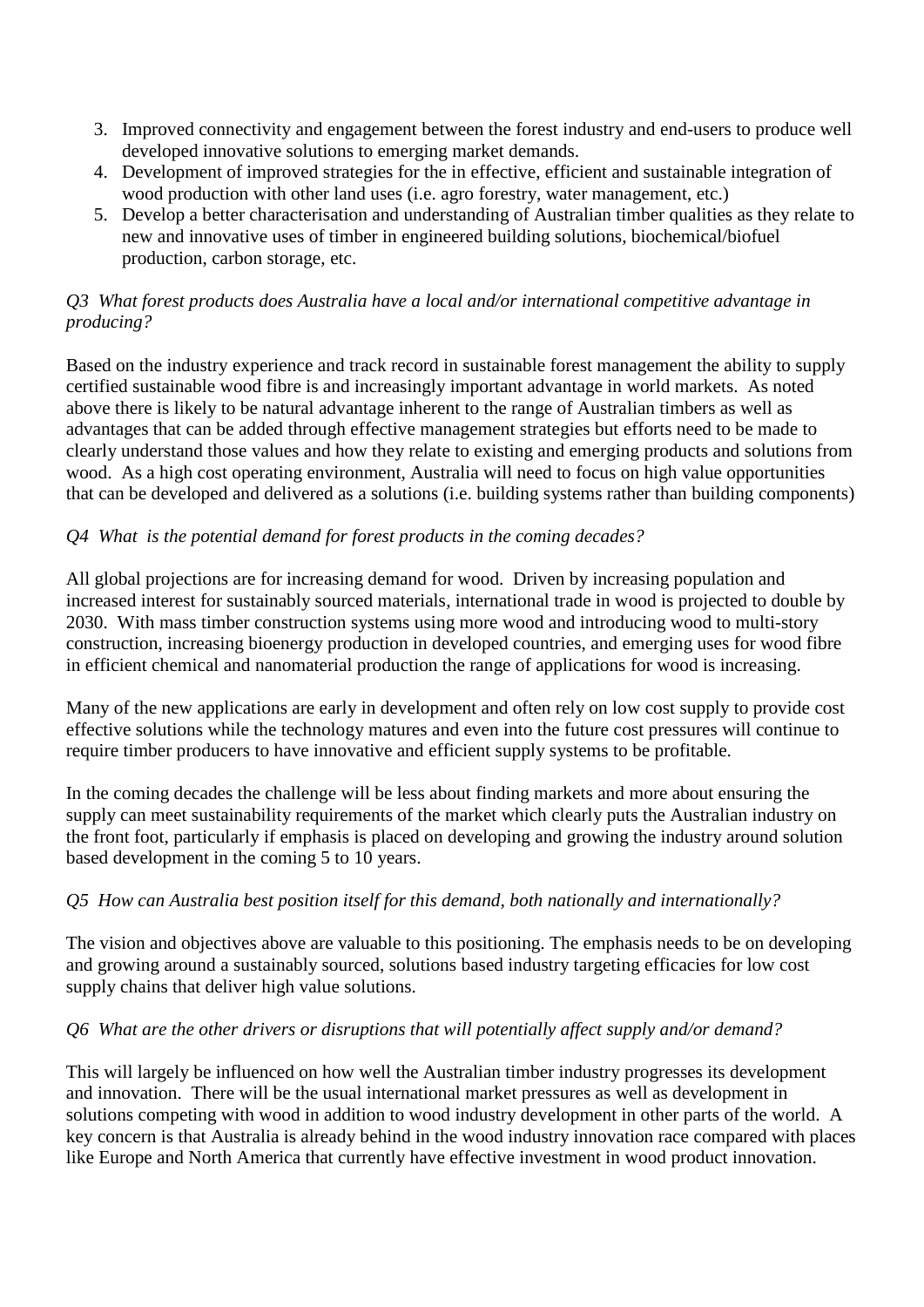Again the key to avoiding negative impacts of the drivers and disruptions is to focus on a sustainably sourced, solutions based industry targeting high value solutions.

## *Q7 Which emerging forest products have the greatest potential for Australia?*

Increasingly markets are seeking solutions as opposed to products. As a high cost operating environment, Australia will need to focus on high value opportunities that can be developed with end users and delivered as a solutions.

## *Q8 What are some of the barriers to the development and/or uptake of these emerging forest products in Australia?*

A critical barrier is the lack of a well-defined and coordinated industry innovation agenda. Short term market and product focus in the industry limits the opportunity to clearly identify and develop innovation opportunities. Without a coordinated industry vision, policy settings around the industry are far more influenced by other factors in the community and the combination makes it difficult to attract investment to research and innovation for the forest sector.

### *Q9 What opportunities exist to better utilise wood resources?*

A solution based approaches that effectively exploit the wood qualities can lead to much higher value uses, multiple products contributing to a solution and more components of the tree having a productive use. Many of the emerging wood based products and solutions are productive with smaller trees and smaller parts of the trees with things like bioenergy and biorefinery making productive use of woody material that was, until recently, left as waste in the production of other wood products. With new wood products and wood solution that drive different supply chains it is critical that the supply chain technology and management are included in the development and innovation to ensure an overall effective and sustainable solution.

## *Q10 What is required to ensure the plantation estate is able to meet future demand for forest products?*

Australian has a plantation resource that has plateaued and in the case of the Eucalyptus is even starting to go backwards. A perceived lack of value in recent years has reduced investment in managing pest and disease risks as well as reestablishment. Market pressure will have a key role to play in sustaining, managing and more importantly increasing this plantation resource, as noted above the more demand there is for wood the more trees we will see in the landscape. This effectively means there needs to be value in trees through things like high value solution based markets, carbon sequestration and biochemical/biofuels. Having and economic value with the right policy settings will drive better management of pest and disease risk to existing plantations and sustainable afforestation both through plantations and integrating trees into other land uses, will go a long way to ensuring a growing plantation estate into the future.

## *Q11 What is required to ensure the native forest estate is able to meet future demand for forest products?*

All those mentioned for the plantation estate will apply to the native forest estate with the very critical addition of securing and maintaining public support/permission to make sustainable use of native forests. This is less about educating the public and more about truly engaging with the public to understand their priorities for the forests and finding ways to include and enhance those priorities through timber management.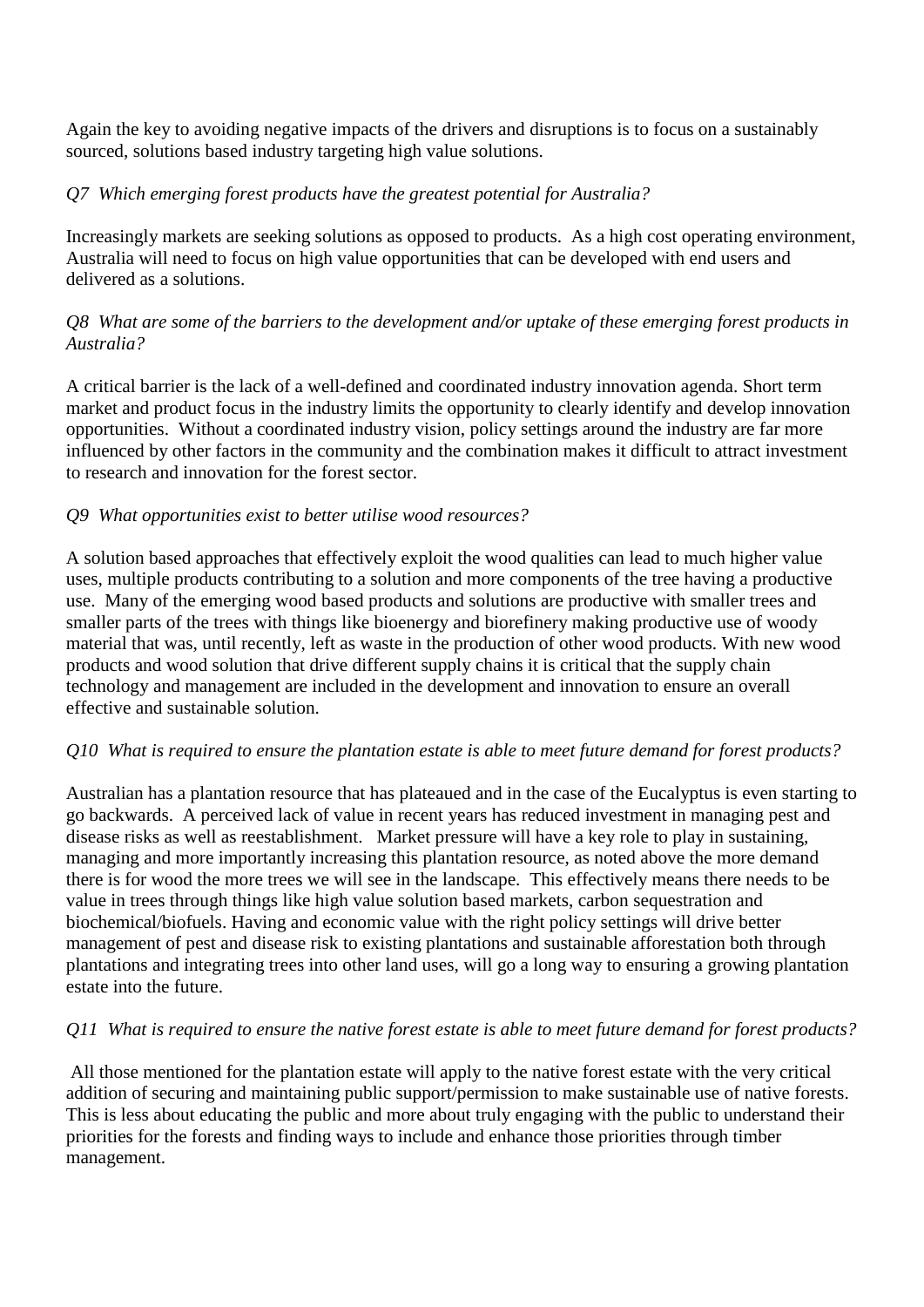#### *Q12 What opportunities are there to increase wood supply from farm forestry, private native forestry and Indigenous owned and managed lands?*

There are ever increasing pressures and demand on land use. As such any increase of trees in the landscape needs to be done as much as possible in collaboration with other land uses rather than in competition. Often these "non-industrial" wood sources like agroforestry and private native forests are categorised as high costs wood sources due to their dispersed nature and not being properly engaged in exiting supply chains. There is significant opportunity for farm forestry and private native forests to make a real contribution to the wood supply in the future but much like the introduction of new timber products and solutions, the supply chains and supply chains management need to be developed and innovated in a situation where wood is contributing to high value solution based outcome. A whole of supply chain approach (seed to market) will be critical for these alternatives of integrated wood production to develop to their potential.

### *Q13 What are the future research and development needs for Australia's forest products sector, and which of these needs are specific to strengths and opportunities in the Australian context?*

Advancement through R&D and innovation requires a multidisciplinary, whole of supply chain approach. Products and solutions from wood need to be directly linked to an end user demand/need and effectively be perceived to be the best way to address the problem. This required expertise beyond the traditional forestry space in the building industry, fuel industry, chemical industry, etc. to set the research focus or priority to delivering an effective solution. The research then can explore trees, management systems, supply chains and technology best suited to effectively, efficiently and sustainably deliver a solution to the market. This does not preclude or replace the "traditional" research topics, which will continue to be important, but requires that they come together in highly collaborative teams exploring issues like genetics, silviculture, pest & disease, harvest technology, logistics, processing and fabrication through the prism of delivering a defined wood solution to market. Equally it will require strong collaboration across different industries and industry stakeholders to ensure effective innovation.

### *Q14 What are the current inhibitors to private sector investment in research, development and extension and what role, if any, does the Australian Government potentially have in addressing these?*

The change in ownership in the Australian forest industry we have seen over the last 5 to 7 years has created an even greater emphasis on return on investment. In order for RD&E to thrive in a return on investment environment, transition of research results to industry innovation and effectively recognising its impact is critical. It is also important that organisations be able to recognise and support research investment and innovation payback that will likely occur on very different time horizons. This transition to innovation is an expertise unto itself that is often overlooked in the planning, funding, delivery and reporting of RD&E. As the transition to innovation is not executed and/or not recognised, industry cannot justify investment in RD&E without returns to be reported on the other side of the ledger.

Addressing this inhibitor to investment requires strong collaborations between industry, the RD&E community and government to create communication, policies and funding environments that support RD&E and more importantly transition to innovation. Funding and policy mechanisms to help mitigate the risk of investment and help shift currents investment cost impacts to match the time frame for likely returns in the future are some of the ways government can contribute to this dynamic. Under a favourable government policy and funding environment it is important that mechanisms are in place that facilitate industry to take leadership in RD&E and actively engage with the research community throughout the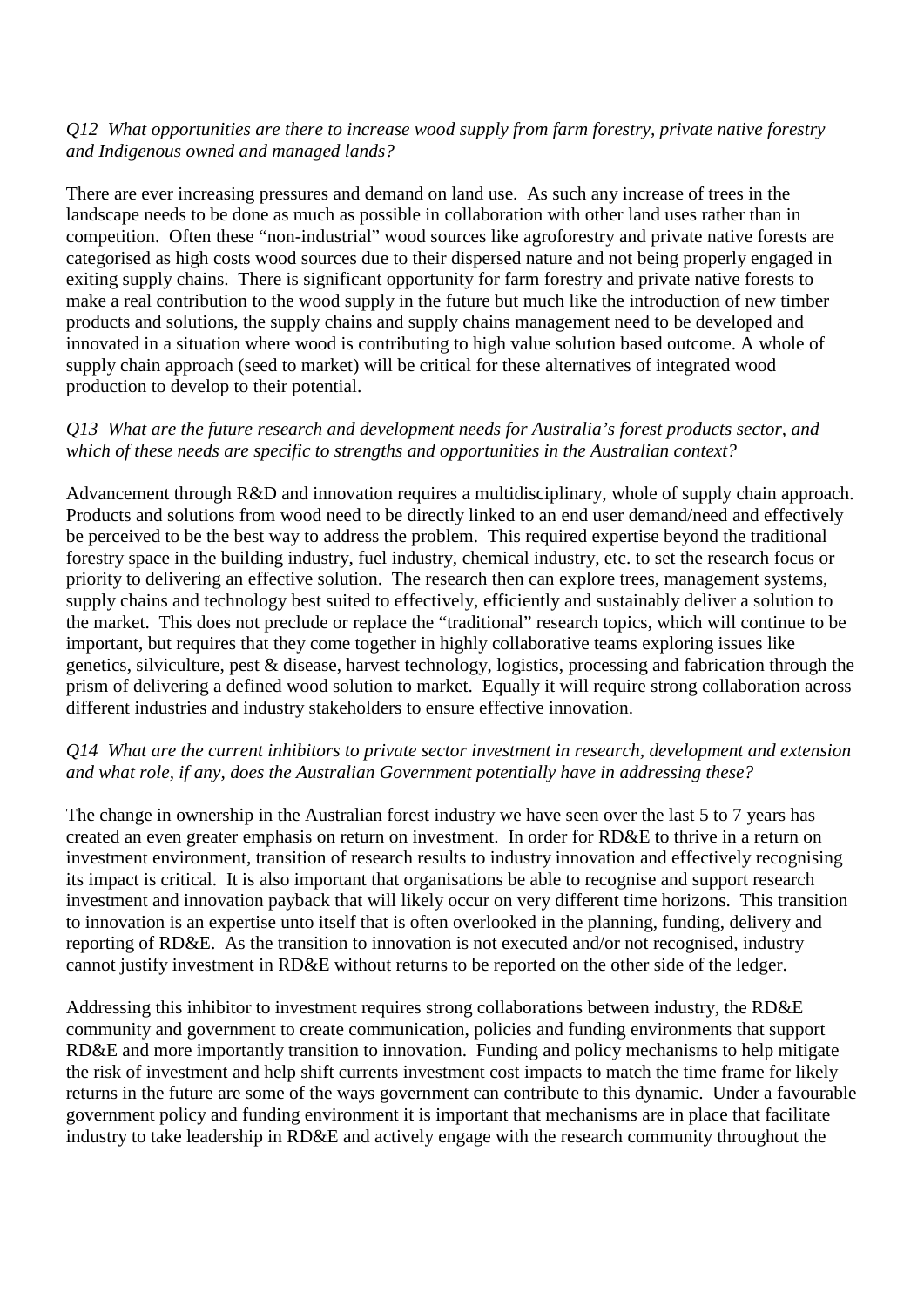RD&E process, to provide a strong understanding of the outputs and outcomes and strong ownership that will underpin the transition to innovation.

### *Q15 How can the framework for coordinating Australian forestry research and development be strengthened?*

An industry owned/lead framework is quite important in the interests of having well defined industry objectives and priorities that can then be developed and delivered through collaboration across expertise. Such a framework needs to have long term vision that supports both continual improvement opportunities in the industry as well as underpinning step changes and industry changing innovation. In addition to being structured long term and thereby providing a stable foundation for innovation, the framework needs to be adapted to ensure positive RD&E outcomes are carried all the way through to implementation so the value of RD&E investments are properly realised.

### *Q16 How can domestic and international consumers be better engaged on the environmental, economic and social credentials of Australian forest products?*

It will be important to effectively engage in the conversations with the public. While industry has a great story to tell with well managed, certified forests that play a positive role in many elements of society and the environment, issues about social acceptance are rarely only based on fact but heavily influenced by perception. By engaging in the conversation it is important to hear and really understand what the concerns are so that they can properly address the questions/concerns being raised. Forming effective partnerships with other land users, community groups and conservations groups will be valuable.

### *Q17 How important are consumer awareness programs to the future prosperity of the sector?*

Consumer/end-user awareness is very important to future prosperity. Sustainability of products and services is of increasing importance in society and demonstrating sustainability in a way that is believed by consumers is critical. The message needs to come from more than industry and is better delivered through key partner industries that are at the consumer end of the supply chain (i.e. builders, architects, chemical producers, etc.) and needs to be introduced earlier to the younger members of the community through school programs.

### *Q18 Can forest certification be better leveraged to achieve stronger demand and better prices for Australian forest products and, if so, how?*

While certification is not likely to create price premiums it has a role to play in leveraging greater demand. It will be important to continue to build brand recognition for the certification programs so consumers recognise and associate it with sustainably and responsibly managed forests. The communication also needs to put in a context the general public can relate to the difference in the environmental, social and economic impacts between wood products sourced from certified vs. noncertified forests.

## *Q19 How could forestry hubs better utilise resources and promote greater efficiencies and innovation?*

From an operational perspective hubs tend to develop and emerge around commercial drivers like improved logistics and improved scale of operations. Examples like The Green Triangle, Gippsland and Tumut come to mind. Artificially trying to develop such hubs is not likely to deliver benefits to industry but supporting them and targeting industry development where they occur is important.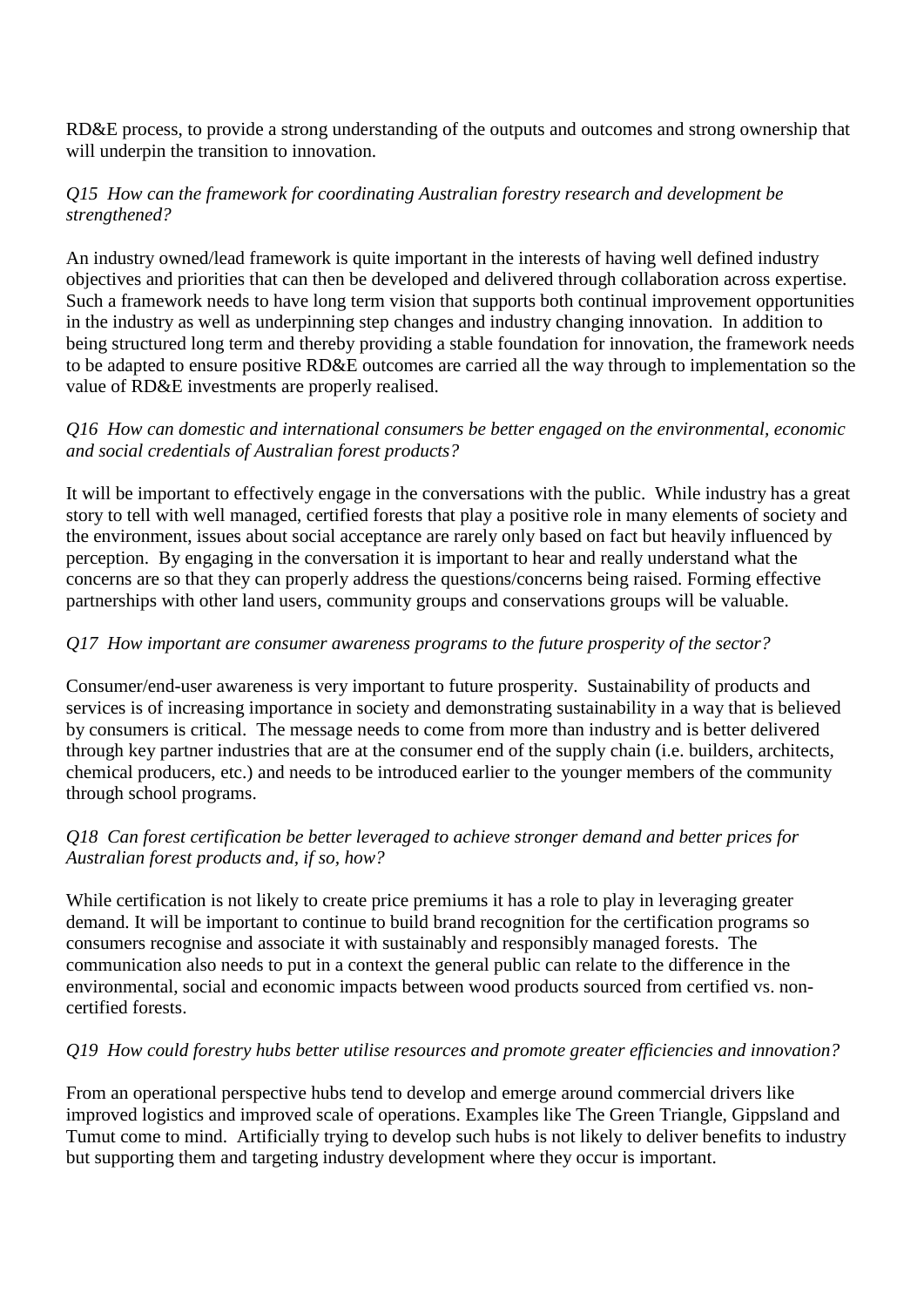From an RD&E perspective there is scope for development of hubs but would suggest, even with the recent decline in research funding and capacity, there are still key hubs (USC, QDAF and UTAS) that are obvious points to focus the support, development and growth of forestry innovation hubs. Not only do each of these three points already have a critical mass of skills in areas of forest products research, the three are highly complementary in to each other in the skills they have, are well engaged with other applicable expertise nationally and internationally, have exiting strong partnerships with industry and are housed at institutions that are actively seeking to work collaboratively with industry.

### *Q20 What have been the barriers to the establishment and efficient operation of forestry hubs to date, and what might be the role of the Australian Government in addressing these?*

As noted above industry activity hubs need to be established on a commercial basis and industry growth and any support that might come from government should focus on these hubs where they occur.

In the RD&E space the greatest obstacle has been sustainable funding and support. We mentioned earlier the importance caring research outcomes through to implementation to complete the innovation process being key to sustaining industry support. Policy and funding programs that facilitate implementation of new knowledge and technology coming from RD&E would be very valuable to grow support in the existing hubs at USC, QDAF and UTAS. In the funding space, while it is important for industry to take ownership/leadership, if we look globally this is always combined with significant government funding, typically structured to provide long term stability to the RD&E hubs and create incentives for sustained industry contributions.

# *Q21 If additional forestry hubs are to be established, where would they best be located?*

As noted above hubs already exist and emphasis should be on securing and straitening these hubs and provide mechanisms to promote collaboration between these hubs to provide a strong national solution.

## *Q22 What infrastructure will be required to respond to future demand for Australian forest products?*

These needs will be largely dictated by where the innovation process leads in terms of what products, services and solutions emerge as the best use for the Australian forest resources. In current terms a modernisation, upscale (fewer but larger) of processing facilities and a shift to processing systems that recover greater volume from smaller logs for high value products (i.e. veneer products vs. solid timber) would be important infrastructure changes for an improved industry. Emphasis needs to be on new and innovative manufacturing, services and solutions.

### *Q23 What can be done to ensure better recognition and understanding of the sector's infrastructure needs?*

Better definition, understanding and communication of the value and social impact of the industry. Forest development and innovation has a strong fit with regional development and when framed right can be quite complimentary to other regional development strengths like agriculture where products, solutions, supply chains and service systems can leverage of each other for greater impact.

### *Q24 What are the skills and training needs of the sector over the coming decades, and where are the current gaps?*